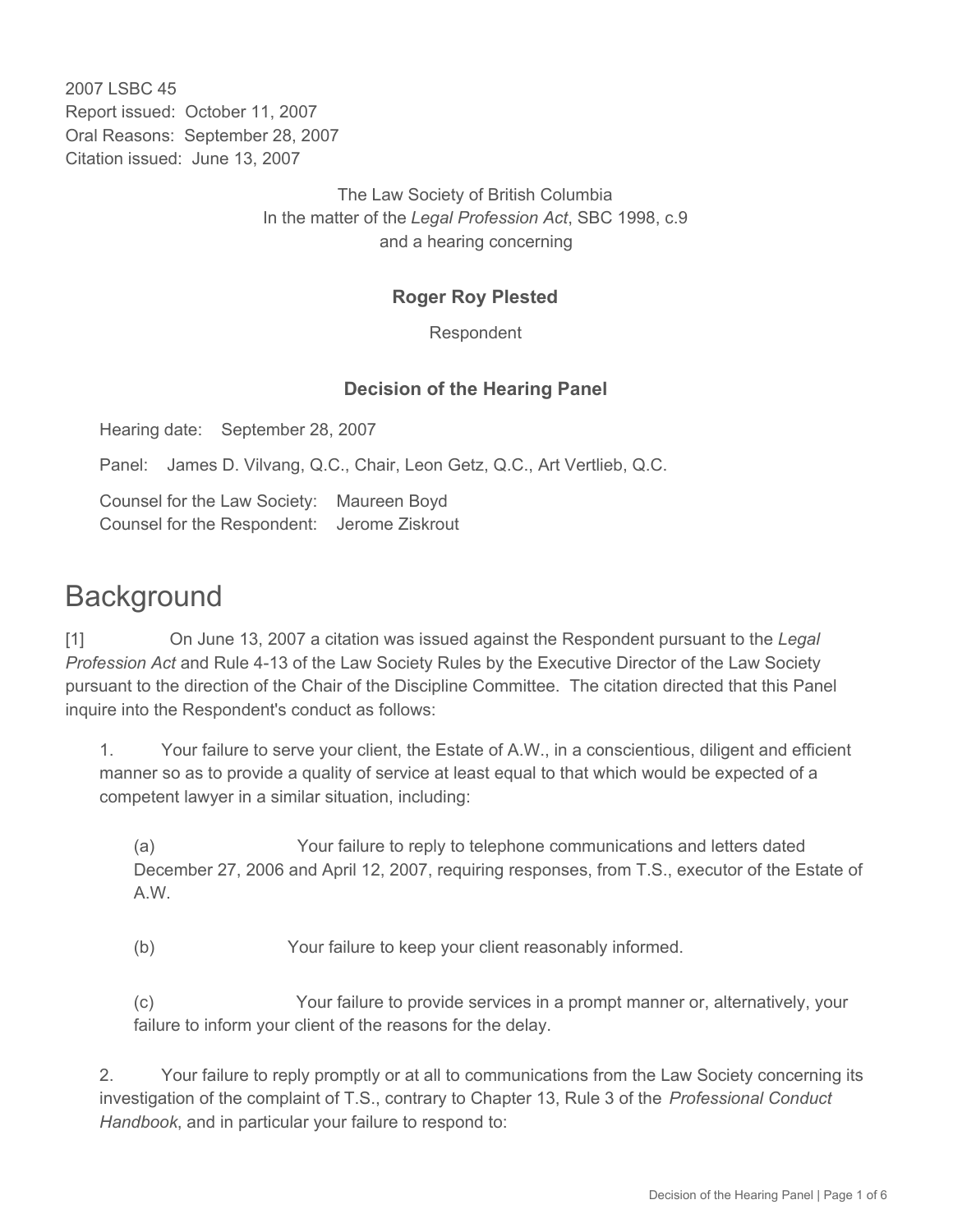- (a) Telephone messages on January 15, 2007 and January 17, 2007; and
- (b) Letters dated January 25, 2007, February 20, 2007, March 7, 2007 and March 14, 2007.

3. Your failure to serve your client, C. Financial Services, in a conscientious, diligent and efficient manner so as to provide a quality of service at least equal to that which would be expected of a competent lawyer in a similar situation, including:

(a) Your failure to reply to communications from the mortgage administrators, requiring responses, and in particular facsimile transmissions on July 5, 2006, September 27, 2006 and January 4, 2007, and a telephone message on November 2, 2006.

(b) Your failure to keep your client reasonably informed.

(c) Your failure to provide services in a prompt manner or, alternatively, your failure to inform your client of the reasons for the delay.

4. Your failure to reply promptly or at all to communications from the Law Society concerning its investigation of the complaint of B.R., contrary to Chapter 13, Rule 3 of the *Professional Conduct Handbook*, and in particular your failure to respond to letters dated February 20, 2007, March 15, 2007 and April 2, 2007.

[2] This hearing proceeded on a Statement of Agreed Facts, which is summarized below.

## **Statement of Agreed Facts**

1. On May 15, 1974, Roger Plested (the " Respondent" ) was admitted to the Bar of British Columbia.

2. The Respondent practises as a sole practitioner in Kamloops, British Columbia, and has done so for most of his career.

3. On or about January 5, 2007, the Law Society received a complaint (the " Estate Complaint" ), from a client who was the executor of an estate (the " Executor" ).

4. Ruth Long, a Professional Conduct Staff Lawyer, was assigned to investigate the Estate Complaint. She telephoned the Respondent's office three times on each of January 15, 2007, January 17, 2007 and January 23, 2007. As the Respondent did not answer the telephone, Ms. Long left voice mail messages requesting he call her about the Estate Complaint. The Respondent received these telephone messages but did not return Ms. Long's calls.

5. On January 25, 2007, Ms. Long sent a letter to the Respondent advising him of the Estate Complaint. In this letter, Ms. Long stated that:

I would greatly appreciate if you or someone on your behalf would contact me by telephone to let me know if you are able to contact [the Executor] and deal with this matter directly. If you are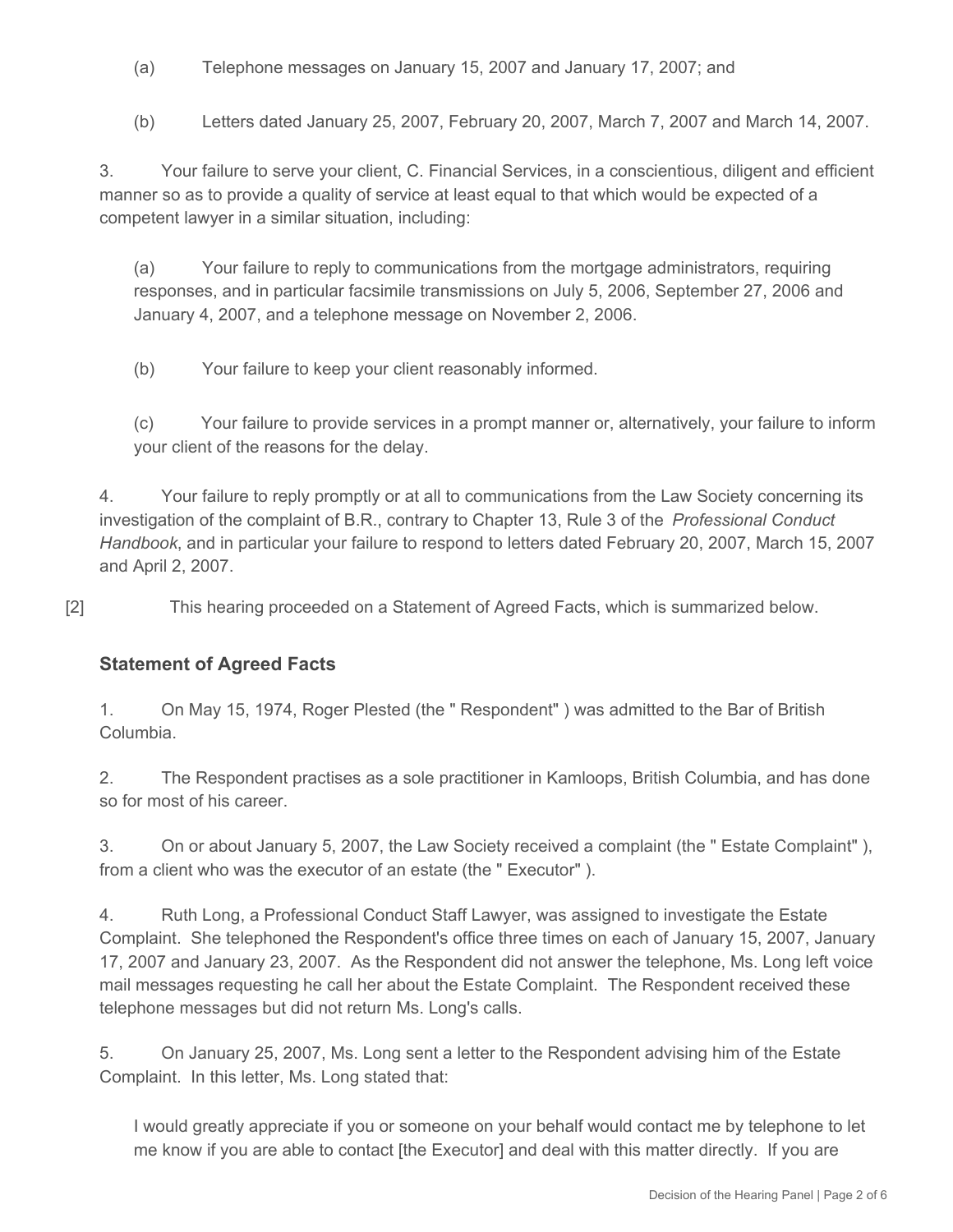unable to do so due to your health problems, can you please advise whether you have any arrangements for someone else to look after you practice matters if you are away from you practice at this time?

The Respondent received this letter but did not respond to Ms. Long.

6. On each of February 20, 2007, March 7, 2007 and March 14, 2007, Ms. Long sent follow-up letters to the Respondent with respect to the Estate Complaint. In the final letter dated March 14, 2007, Ms. Long advised that:

In the event your response to the complaint in this matter is not received within **five calendar days** from the date of this letter, this matter will be referred to the Discipline Committee of the Benchers. The Committee may evaluate the substance of the complaint based on the information we have available as well as consider your failure to respond to Law Society correspondence.

The Respondent received each of these letters but he did not respond to Ms. Long.

7. The Respondent admits that he failed to respond promptly to communications from the Law Society which required a response, and in particular to telephone messages on January 15, 2007, January 17, 2007 and January 23, 2007, and to letters dated January 25, 2007, February 20, 2007, March 7, 2007 and March 14, 2007, and that he did not respond at all to these communications until June 4, 2007, after the citation in this matter was authorized. The Respondent admits that in failing to respond to these communications he breached his obligation in Chapter 13, Rule 3 of the

*Professional Conduct Handbook*. He further admits that his failure to respond constitutes professional misconduct.

8. On or about May 11, 2006, the Respondent was retained by C. Financial Services Association (the " Mortgagee" ) to attend to the preparation, execution and registration of a mortgage (the " Mortgage" ) in the amount of \$185,000 against property owned by L.E. (the Mortgagor" ).

9. On May 11, 2006, the Mortgagee provided to the Respondent written instructions that, amongst other things, required the Respondent to provide a solicitor's report within 30 days after the advance of the Mortgage funds. The Respondent received these instructions.

10. The closing date for this transaction was May 16, 2006.

11. On May 12, 2006, the Respondent met with the Mortgagor to execute the Mortgage.

12. On May 16, 2006, the Respondent registered the Mortgage in the Land Title Office

13. On each of July 5, 2006, September 27, 2006 and January 4, 2007, the Mortgagee by fax requested that the Respondent provide the solicitor's final report as well as certain documentation relating to the Mortgage. The Respondent received these faxes, but he did not respond to the Mortgagee.

14. On November 2, 2006, an employee of the Mortgagee attempted to contact the Respondent by telephone. The employee left a voice mail message requesting the Respondent provide the solicitor's final report and related documentation. The Respondent received this telephone message but did not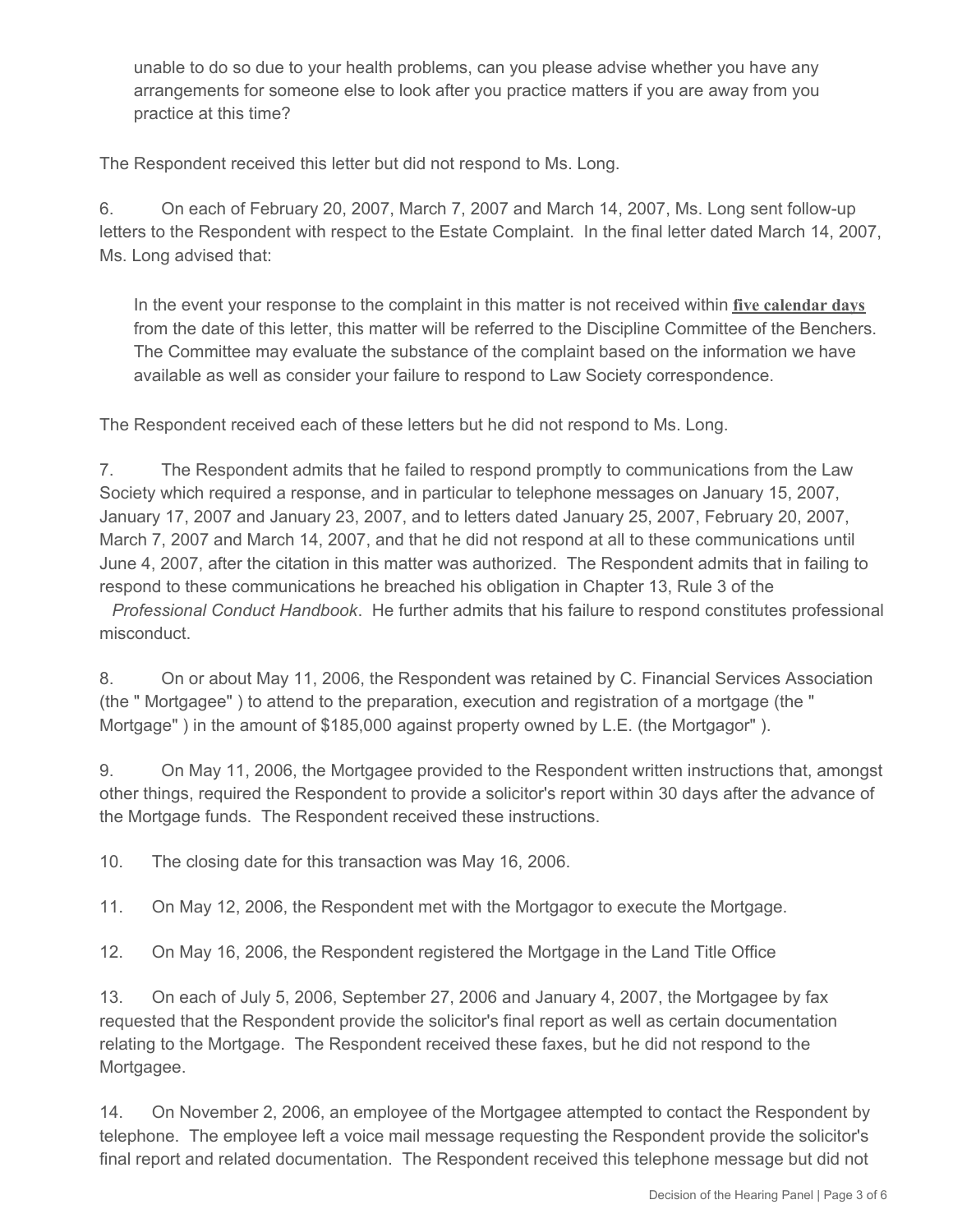call the Mortgagee.

15. On January 30, 3007, the Mortgagee filed a complaint (the " Mortgage Complaint" ) with the Law Society.

16. On May 16, 2007, the Respondent provided to the Mortgagee the solicitor's final report and the required documentation, which was satisfactory to the Mortgagee.

17. The Respondent admits that he failed to serve his client C. Financial Services Association in a conscientious, diligent and efficient manner, contrary to Chapter 3 Rule 3 of the *Professional Conduct Handbook*, and in particular that he failed to:

(a) reply to communications from his client, which required responses, being faxes dated July 5, 2006, September 27, 2006 and January 4, 2007 and a telephone message on November 2, 2006;

- (b) keep his client reasonably informed;
- (c) provide services in a prompt manner; and
- (d) make a prompt and complete report to his client when the work was finished.

The Respondent admits that these failures constitute professional misconduct.

18. On February 20, 2007, Ruth Long sent a letter to the Respondent advising him of the Mortgage Complaint. In this letter, Ms. Long stated that:

I would appreciate receiving your response within three weeks of the date of this letter. If you anticipate a problem meeting this deadline, please let me know, so we can arrange another date by which I may expect to have your response.

The Respondent received this letter but did not respond to Ms. Long.

19. On each of March 15, 2007, and April 2, 2007, Ms. Long sent follow-up letters to the Respondent with respect to the Mortgage Complaint. The Respondent received these letters but did not respond to Ms. Long.

20. The Respondent admits that he failed to respond promptly to communications from the Law Society which required a response, and in particular to letters dated February 20, 2007, March 15, 2007, and April 2, 2007, and that he did not respond at all to these communications until June 4, 2007, after the citation in this matter was authorized. The Respondent admits that in failing to respond to these letters he breached his obligation in Chapter 13, Rule 3 of the *Professional Conduct Handbook*. He further admits that his failure to respond constitutes professional misconduct.

[3] The Panel finds the Respondent guilty of professional misconduct as admitted by the Respondent in paragraphs 7, 17 and 20 of the Statement of Agreed Facts.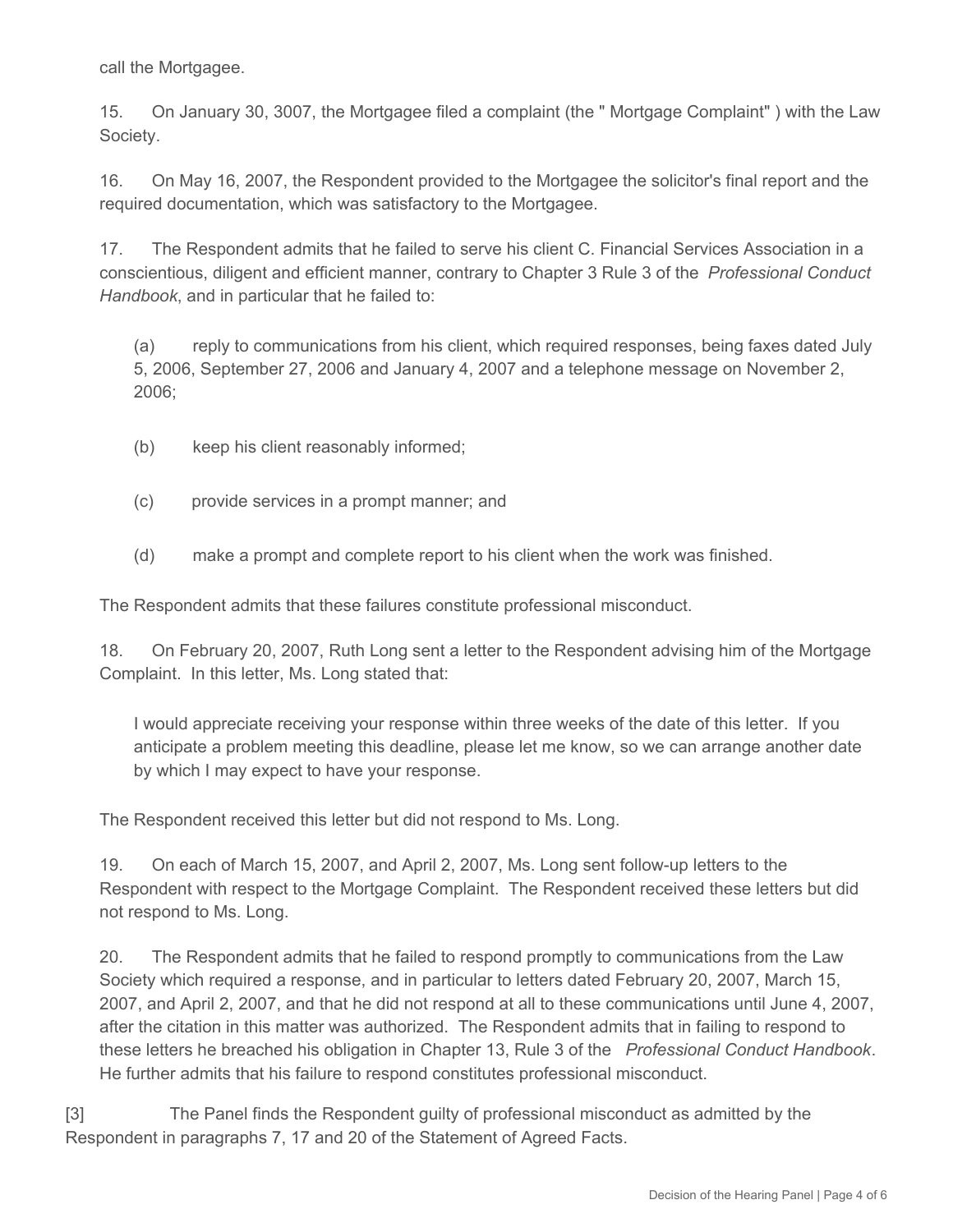[4] The Panel notes that, after the citation was issued, the Respondent did respond to the Law Society with respect to both matters and did provide the appropriate report to his client in relation to the mortgage.

[5] The Respondent is 60 years of age. He was called to the Bar of British Columbia in 1974 and has practised as a sole practitioner in Kamloops ever since.

[6] The Respondent has only one previous Conduct Review on his Professional Conduct Record. That was in 2003, but it also involved failing to promptly deal with a client's matter and failure to respond to his client's inquiries.

[7] We note that, at the time of the Conduct Review, the Respondent acknowledged that he needed to improve the management of his practice and had started to take steps to do so.

[8] The Respondent's past efforts to improve the management of his practice have not been adequate.

[9] The Respondent appears to be an honest, hard-working practitioner, but he spends a considerable amount of time doing work on behalf of people who cannot pay for his services. While this is laudable, it does not excuse a failure to respond to communications from the Law Society and to report properly to clients following his work on their behalf.

[10] The Respondent earns a net, after-tax income of about \$30,000 to \$40,000 per year. We have taken this modest income into account in determining the appropriate monetary penalty.

[11] The Panel regards failure to respond to communications from the Law Society as a serious matter.

[12] We find the circumstances set out in *Law Society of BC v. Braker*, 2006 LSBC 07 to be similar to this case, but Mr. Braker's income was much higher than the Respondent's, according to submissions made at the hearing.

[13] Counsel for the Law Society has also helpfully referred us to the non-exhaustive list of factors that may be considered by a panel in determining penalty as set out in *Law Society of BC v. Ogilvie*, [1999] LSBC 17.

[14] Having regard to the facts presented, the submissions of both counsel and the authorities referred to, we order that the penalty shall be:

1. A referral to the Practice Standards Committee and a direction to the Respondent to abide by its directions and orders and to remain under its jurisdiction until released by that Committee.

2. A fine in the amount of \$1,000.

3. Costs of the hearing in the amount of \$1,250.

[15] We further order that the fine and costs aforesaid be paid within four months of the date of the issuance of this decision.

[16] The Panel endorses the principle that, normally, there should be full indemnity for costs, but in this case, we find that approximately 50% indemnity for costs is appropriate, having consideration for the factors enumerated in *Law Society of BC v. Racette*, 2006 LSBC 29, including:

(a) the seriousness of the offence;